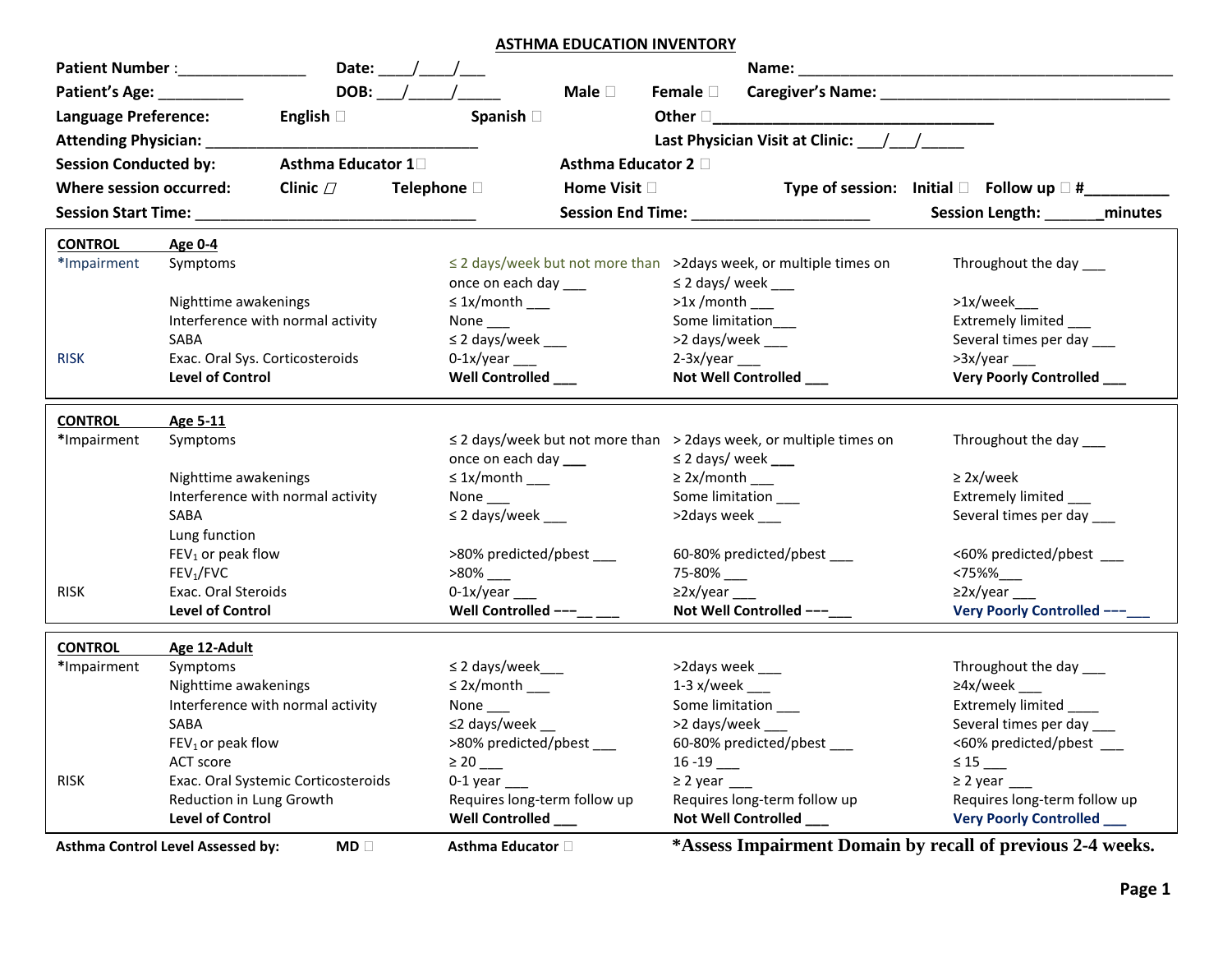|                                                                                                                                                               |                   |                 | <b>Impairment and Risk Factors</b> |              |                               |                          |                                                                                                                                           |
|---------------------------------------------------------------------------------------------------------------------------------------------------------------|-------------------|-----------------|------------------------------------|--------------|-------------------------------|--------------------------|-------------------------------------------------------------------------------------------------------------------------------------------|
| <b>Physician Assessment of Asthma Severity Level</b>                                                                                                          |                   |                 |                                    |              |                               |                          |                                                                                                                                           |
| Intermittent D                                                                                                                                                | Mild Persistent D |                 | Moderate Persistent D              |              |                               | Severe Persistent □      |                                                                                                                                           |
| <b>Symptoms in past 4 weeks:</b> Coughing $\square$ Wheezing $\square$                                                                                        |                   |                 | Chest Tightness $\square$          |              | Difficulty Breathing D        |                          | Feeling Out Of Breath □                                                                                                                   |
| *How many symptom days in past 4 weeks?                                                                                                                       |                   |                 |                                    |              |                               |                          |                                                                                                                                           |
| *How many school days missed since last visit/last 3 months if initial visit? ________________________________                                                |                   |                 |                                    |              |                               |                          |                                                                                                                                           |
|                                                                                                                                                               |                   |                 |                                    |              |                               |                          |                                                                                                                                           |
|                                                                                                                                                               |                   |                 |                                    |              |                               |                          |                                                                                                                                           |
| Was spirometry performed in the last year? Yes $\square$ No $\square$                                                                                         |                   |                 |                                    |              |                               |                          |                                                                                                                                           |
|                                                                                                                                                               |                   |                 |                                    |              |                               |                          |                                                                                                                                           |
|                                                                                                                                                               |                   |                 |                                    |              |                               |                          |                                                                                                                                           |
|                                                                                                                                                               |                   |                 |                                    |              |                               |                          |                                                                                                                                           |
|                                                                                                                                                               |                   |                 |                                    |              |                               |                          |                                                                                                                                           |
|                                                                                                                                                               |                   |                 | <b>Healthcare Utilization</b>      |              |                               |                          |                                                                                                                                           |
| *Has child been in Emergency Room since last visit/last year if initial visit? No $\square$                                                                   |                   |                 |                                    |              |                               |                          | Yes□, when _________________________________                                                                                              |
| *Has child been hospitalized since last visit/last year if initial visit?<br>How many oral corticosteroid bursts since last visit/last year if initial visit? |                   |                 |                                    |              | $\mathsf{No} \ \Box$<br>None⊡ | $2\square$<br>$1\square$ | 3 $\Box$ Other $\Box$ specify how many $\Box$                                                                                             |
|                                                                                                                                                               |                   |                 |                                    |              |                               |                          |                                                                                                                                           |
|                                                                                                                                                               |                   |                 |                                    |              |                               |                          |                                                                                                                                           |
| Allergy testing ordered by DCSNO                                                                                                                              | Yes $\Box$        | No <sub>1</sub> |                                    |              |                               |                          |                                                                                                                                           |
| Allergy testing results: negative<br>other $\Box$                                                                                                             |                   |                 |                                    |              |                               |                          | dust mites $\Box$ dog $\Box$ cat $\Box$ cockroach $\Box$ mold(s) $\Box$ rodents $\Box$ grass $\Box$ tree pollen $\Box$ weed pollen $\Box$ |
|                                                                                                                                                               |                   |                 |                                    |              |                               |                          |                                                                                                                                           |
|                                                                                                                                                               |                   |                 |                                    |              |                               |                          |                                                                                                                                           |
| <b>Known Triggers:</b>                                                                                                                                        |                   |                 |                                    |              |                               |                          |                                                                                                                                           |
| Child Exposed to Tobacco Smoke: Yes □ No □                                                                                                                    |                   |                 | Child Smokes: Yes                  | No $\square$ |                               |                          |                                                                                                                                           |
|                                                                                                                                                               |                   |                 |                                    |              |                               |                          |                                                                                                                                           |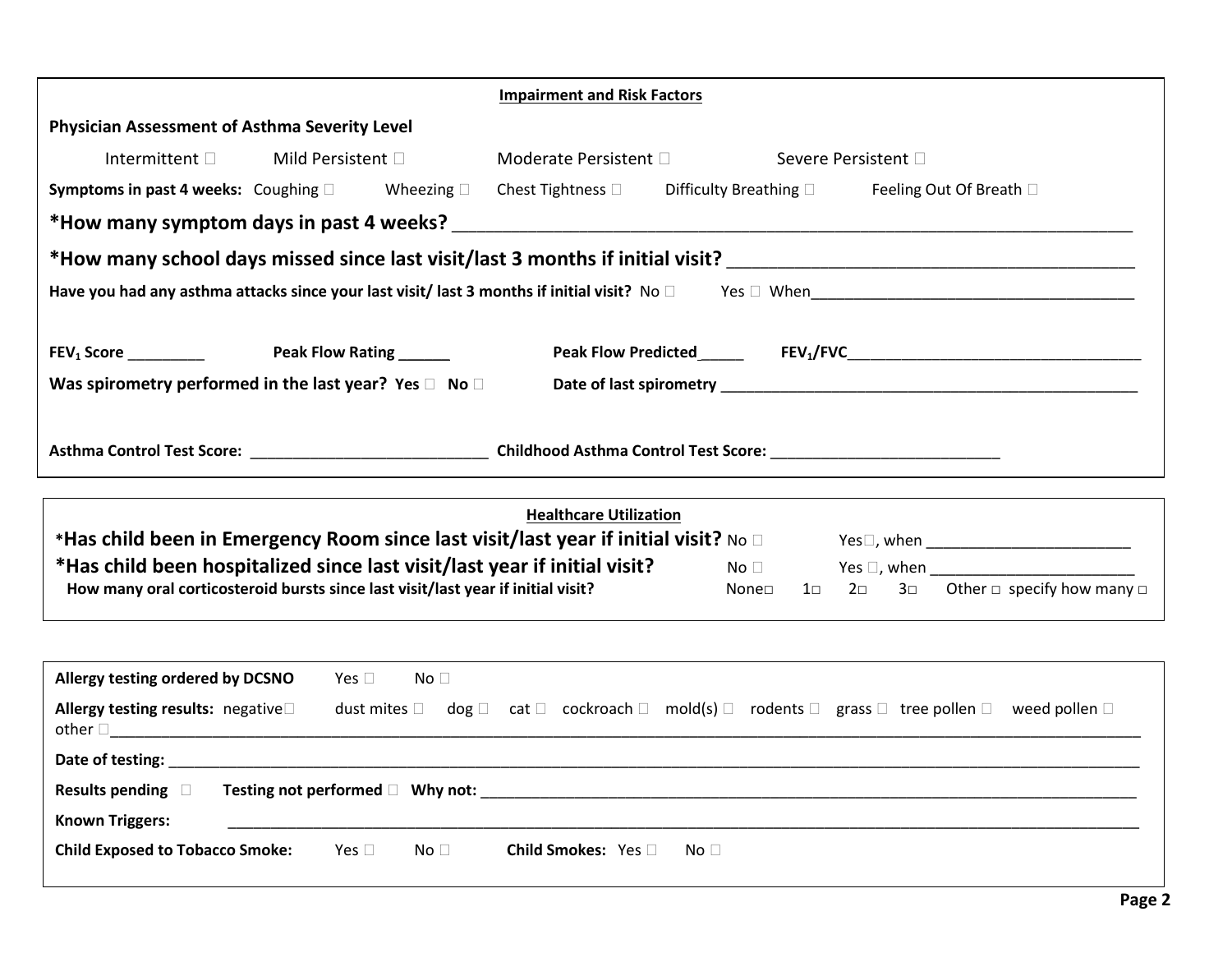|                                                                                                                                                                                                                                |                            |                                   | <b>Current Medications</b>                    |                  |                             |
|--------------------------------------------------------------------------------------------------------------------------------------------------------------------------------------------------------------------------------|----------------------------|-----------------------------------|-----------------------------------------------|------------------|-----------------------------|
|                                                                                                                                                                                                                                |                            |                                   |                                               |                  |                             |
|                                                                                                                                                                                                                                |                            |                                   |                                               |                  |                             |
|                                                                                                                                                                                                                                |                            |                                   |                                               |                  |                             |
|                                                                                                                                                                                                                                |                            |                                   |                                               |                  |                             |
|                                                                                                                                                                                                                                |                            |                                   |                                               |                  |                             |
| *How many days have you missed your ICS in last 2 weeks?                                                                                                                                                                       |                            |                                   |                                               |                  | Not applicable $\square$    |
| SABA use in last 2 weeks and the state of the state of the state of the state of the state of the state of the state of the state of the state of the state of the state of the state of the state of the state of the state o |                            |                                   |                                               |                  |                             |
| *Asthma Action Plan Completed:                                                                                                                                                                                                 |                            | Yes $\Box$<br>No <sub>1</sub>     |                                               |                  |                             |
| Inhaler Technique Checklist (check steps that need improvement)                                                                                                                                                                |                            |                                   |                                               |                  |                             |
| <b>Metered Dose Inhaler</b>                                                                                                                                                                                                    |                            | <b>Dry Powder Inhaler</b>         |                                               |                  |                             |
| 1. Shake the inhaler and remove the protective cap $\square$                                                                                                                                                                   |                            |                                   | 1. Prepare the inhaler before usage $\square$ |                  |                             |
| 2. Hold inhaler upright $\square$                                                                                                                                                                                              |                            |                                   | 2. Keep inhaler horizontal                    |                  |                             |
| 3. Exhale to residual volume $\Box$                                                                                                                                                                                            |                            |                                   | 3. Exhale to residual volume $\Box$           |                  |                             |
| 4. Place mouthpiece between lips and teeth $\Box$                                                                                                                                                                              |                            |                                   | 4. Place mouthpiece between lips and teeth D  |                  |                             |
| 5. Inhale slowly and simultaneously activate the canister $\square$                                                                                                                                                            |                            |                                   | 5. Inhale forcefully and deeply $\square$     |                  |                             |
| 6. Continue slow and deep inhalation $\square$                                                                                                                                                                                 |                            |                                   | 6. Take the inhaler out of the mouth $\Box$   |                  |                             |
| 7. Hold breath for 5-10 seconds $\Box$                                                                                                                                                                                         |                            |                                   | 7. Hold breath for 5 seconds $\Box$           |                  |                             |
| 8. Take inhaler out of mouth and hold breath for 5-10 seconds a                                                                                                                                                                |                            |                                   |                                               |                  |                             |
| <b>Device Technique:</b>                                                                                                                                                                                                       | Nebulizer $\square$        | MDI □<br><b>MDI with Spacer</b> □ | DPI O                                         | Diskus $\square$ | Peak Flow Meter $\square$   |
|                                                                                                                                                                                                                                | Independent use: 0         | Minimum coaching: 0               | Moderate coaching: $\square$                  |                  | Maximum coaching: $\square$ |
| <b>Additional Device Technique:</b>                                                                                                                                                                                            | Nebulizer $\square$        | MDI □<br><b>MDI with Spacer</b> □ | DPI <b>D</b>                                  | Diskus $\Box$    | Peak Flow Meter $\square$   |
|                                                                                                                                                                                                                                | Independent use: $\square$ | Minimum coaching: $\square$       | Moderate coaching: $\square$                  |                  | Maximum coaching: $\square$ |

|                                     | $\frac{1}{2}$              |              | $\cdots$                     | 1100                         |                 | $\ldots$                    |
|-------------------------------------|----------------------------|--------------|------------------------------|------------------------------|-----------------|-----------------------------|
| <b>Additional Device Technique:</b> | Nebulizer $\sqsubset$      | MDI <b>F</b> | <b>MDI with Spacer</b> □DPI□ | $DPI \Box$                   | Diskus <b>D</b> | <b>Peak Flow Meter</b>      |
|                                     | Independent use: $\square$ |              | Minimum coaching: $\square$  | Moderate coaching: $\square$ |                 | Maximum coaching: $\square$ |

\_\_\_\_\_\_\_\_\_\_\_\_\_\_\_\_\_\_\_\_\_\_\_\_\_\_\_\_\_\_\_\_\_\_\_\_\_\_\_\_\_\_\_\_\_\_\_\_\_\_\_\_\_\_\_\_\_\_\_\_\_\_\_\_\_\_\_\_\_\_\_\_\_\_\_\_\_\_\_\_\_\_\_\_\_\_\_\_\_\_\_\_\_\_\_\_\_\_\_\_\_\_\_\_\_\_\_\_\_\_\_\_\_\_\_\_\_\_\_\_\_\_\_\_\_\_\_\_\_\_\_\_\_\_\_\_\_\_\_\_\_

**Notes:** \_\_\_\_\_\_\_\_\_\_\_\_\_\_\_\_\_\_\_\_\_\_\_\_\_\_\_\_\_\_\_\_\_\_\_\_\_\_\_\_\_\_\_\_\_\_\_\_\_\_\_\_\_\_\_\_\_\_\_\_\_\_\_\_\_\_\_\_\_\_\_\_\_\_\_\_\_\_\_\_\_\_\_\_\_\_\_\_\_\_\_\_\_\_\_\_\_\_\_\_\_\_\_\_\_\_\_\_\_\_\_\_\_\_\_\_\_\_\_\_\_\_\_\_\_\_\_\_\_\_\_\_\_\_\_\_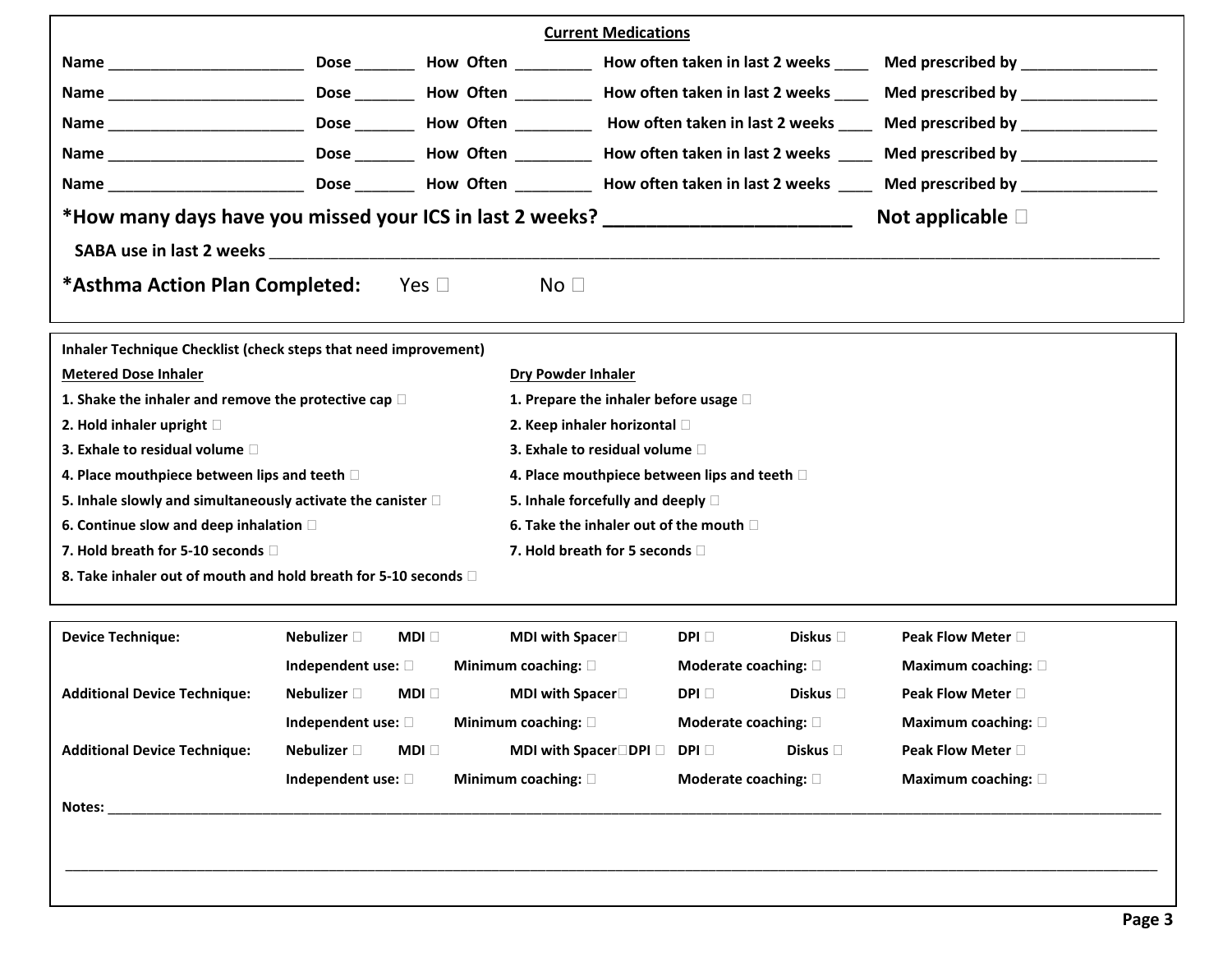| <b>In-Check Dial Rating for Quick Relief</b> | <b>Optimum Inspiratory Flow</b> |                           |
|----------------------------------------------|---------------------------------|---------------------------|
| <b>In-Check Dial Rating for Controller</b>   | <b>Optimum Inspiratory Flow</b> |                           |
| <b>Rating for Additional Medication</b>      | <b>Optimum Inspiratory Flow</b> |                           |
| MDI 25 to 60 L/min                           | Flexhaler 60 to 90 L/min        | Diskus 30 to 90 L/min     |
| Twisthaler/Autohaler 30 to 60 L/min          | Aerolizer 25 to 90 L/min        | Handihaler 20 to 90 L/min |

| <b>Child Asthma Risk Assessment Tool (CARAT) Scores</b> |                                                                          |                    |  |  |  |  |  |
|---------------------------------------------------------|--------------------------------------------------------------------------|--------------------|--|--|--|--|--|
|                                                         | Low risk factors 1-3, moderate risk factors 4-6, high risk factors 7-10. |                    |  |  |  |  |  |
| <b>Medical Care</b>                                     | <b>Smoking</b><br>Environmental                                          |                    |  |  |  |  |  |
| <b>Responsibility</b>                                   | Adherence                                                                | Adult Well-Being L |  |  |  |  |  |
| <b>Child Well-Being</b>                                 | <b>Asthma Attitudes</b><br><b>Allergies</b>                              |                    |  |  |  |  |  |

## **Problems Taking Medications**:

| Concern about medication side effects $\square$                              | Caregiver fears child will become addicted to medication $\square$ |
|------------------------------------------------------------------------------|--------------------------------------------------------------------|
| Mechanical problems using delivery device D                                  | Obtaining medications                                              |
| Participant questions need for medication because feels well D               | Affording medications D                                            |
| Caretaker questions need for medication because child appears well to them [ | Complicated family lifestyle D                                     |
| Remembering to take medications D                                            | Use of folk remedies [                                             |
| Medication is not working                                                    | Resistant to taking medication due to peer pressure D              |
| Child refuses to take medication D                                           | Lack of adult supervision D                                        |
| Difficulty persuading child to take medication D                             | <b>Spacer given</b> □<br>No spacer $\square$                       |
| Caregiver/child does not understand importance D                             | No peak flow meter $\square$ Peak flow meter given $\square$       |

\_\_\_\_\_\_\_\_\_\_\_\_\_\_\_\_\_\_\_\_\_\_\_\_\_\_\_\_\_\_\_\_\_\_\_\_\_\_\_\_\_\_\_\_\_\_\_\_\_\_\_\_\_\_\_\_\_\_\_\_\_\_\_\_\_\_\_\_\_\_\_\_\_\_\_\_\_\_\_\_\_\_\_\_\_\_\_\_\_\_\_\_\_\_\_\_\_\_\_\_\_\_\_\_\_\_\_\_\_\_\_\_\_\_\_\_\_\_\_\_\_\_\_\_\_\_\_\_\_\_\_\_\_\_\_\_\_\_\_\_\_\_\_ \_\_\_\_\_\_\_\_\_\_\_\_\_\_\_\_\_\_\_\_\_\_\_\_\_\_\_\_\_\_\_\_\_\_\_\_\_\_\_\_\_\_\_\_\_\_\_\_\_\_\_\_\_\_\_\_\_\_\_\_\_\_\_\_\_\_\_\_\_\_\_\_\_\_\_\_\_\_\_\_\_\_\_\_\_\_\_\_\_\_\_\_\_\_\_\_\_\_\_\_\_\_\_\_\_\_\_\_\_\_\_\_\_\_\_\_\_\_\_\_\_\_\_\_\_\_\_\_\_\_\_\_\_\_\_\_\_\_\_\_\_\_\_

**Other \_\_\_\_\_\_\_\_\_\_\_\_\_\_\_\_\_\_\_\_\_\_\_\_\_\_\_\_\_\_\_\_\_\_\_\_\_\_\_\_\_\_\_\_\_\_\_\_\_\_\_\_\_\_\_\_\_\_\_\_\_\_\_\_\_\_\_\_\_\_\_\_\_\_\_\_\_\_\_\_\_\_\_\_\_\_\_\_\_\_\_\_\_\_\_\_\_\_\_\_\_\_\_\_\_\_\_\_\_\_\_\_\_\_\_\_\_\_\_\_\_\_\_\_\_\_\_\_\_\_\_\_\_\_**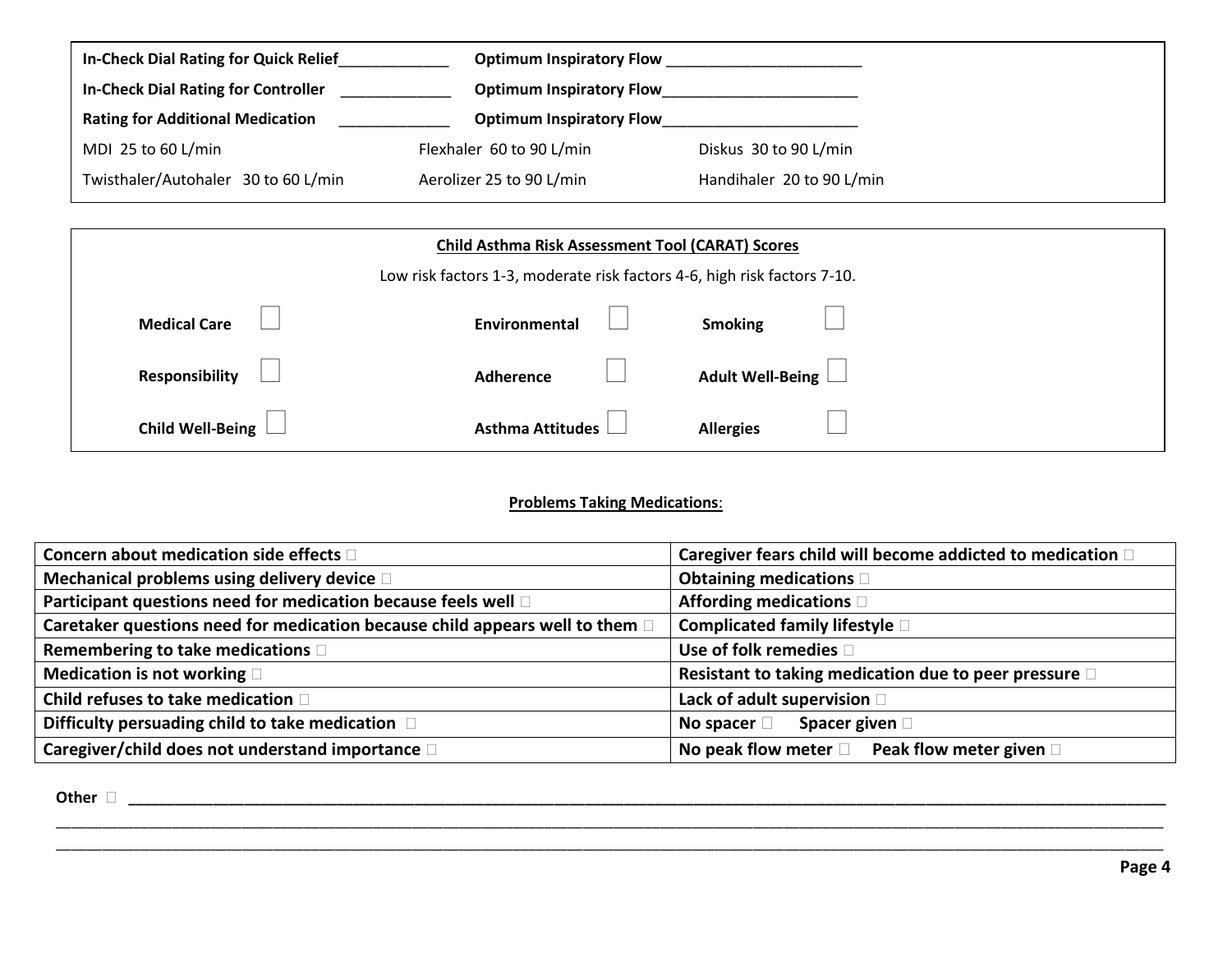## **Asthma Education Completed**

\_\_\_\_\_\_\_\_\_\_\_\_\_\_\_\_\_\_\_\_\_\_\_\_\_\_\_\_\_\_\_\_\_\_\_\_\_\_\_\_\_\_\_\_\_\_\_\_\_\_\_\_\_\_\_\_\_\_\_\_\_\_\_\_\_\_\_\_\_\_\_\_\_\_\_\_\_\_\_\_\_\_\_\_\_\_\_\_\_\_\_\_\_\_\_\_\_\_\_\_\_\_\_\_\_\_\_\_\_\_\_\_\_\_\_\_\_\_\_\_\_\_\_\_\_\_\_\_\_\_\_\_\_\_\_\_\_\_\_\_\_\_\_\_

| Review of symptoms $\square$          | What is asthma? $\Box$                                    |
|---------------------------------------|-----------------------------------------------------------|
| Types of asthma medications $\square$ | How to handle an asthma attack $\Box$                     |
| Adherence $\Box$                      | Safety of medications D                                   |
| Device technique D                    | Spacer $\square$                                          |
| Nebulizer use $\Box$                  | Peak Flow Meter $\Box$                                    |
| Review of Asthma Action Plan $\Box$   | Goals of therapy/ criteria of successful treatment $\Box$ |
| Self management practices $\square$   | Early warning signs $\square$                             |
| Asthma triggers/ avoiding triggers □  | Smoking cessation D                                       |
| Exercise induced asthma $\Box$        | Managing asthma at school D                               |
| ACT 145 $\Box$                        | Review of goals $\square$                                 |
|                                       |                                                           |

\_\_\_\_\_\_\_\_\_\_\_\_\_\_\_\_\_\_\_\_\_\_\_\_\_\_\_\_\_\_\_\_\_\_\_\_\_\_\_\_\_\_\_\_\_\_\_\_\_\_\_\_\_\_\_\_\_\_\_\_\_\_\_\_\_\_\_\_\_\_\_\_\_\_\_\_\_\_\_\_\_\_\_\_\_\_\_\_\_\_\_\_\_\_\_\_\_\_\_\_\_\_\_\_\_\_\_\_\_\_\_\_\_\_\_\_\_\_\_\_\_\_\_\_\_\_\_\_\_\_\_\_\_\_\_\_\_\_\_\_\_\_\_\_

**Other**  \_\_\_\_\_\_\_\_\_\_\_\_\_\_\_\_\_\_\_\_\_\_\_\_\_\_\_\_\_\_\_\_\_\_\_\_\_\_\_\_\_\_\_\_\_\_\_\_\_\_\_\_\_\_\_\_\_\_\_\_\_\_\_\_\_\_\_\_\_\_\_\_\_\_\_\_\_\_\_\_\_\_\_\_\_\_\_\_\_\_\_\_\_\_\_\_\_\_\_\_\_\_\_\_\_\_\_\_\_\_\_\_\_\_\_\_\_\_\_\_\_\_\_\_\_\_\_\_\_\_\_\_\_\_

**Handouts Given:**\_\_\_\_\_\_\_\_\_\_\_\_\_\_\_\_\_\_\_\_\_\_\_\_\_\_\_\_\_\_\_\_\_\_\_\_\_\_\_\_\_\_\_\_\_\_\_\_\_\_\_\_\_\_\_\_\_\_\_\_\_\_\_\_\_\_\_\_\_\_\_\_\_\_\_\_\_\_\_\_\_\_\_\_\_\_\_\_\_\_\_\_\_\_\_\_\_\_\_\_\_\_\_\_\_\_\_\_\_\_\_\_\_\_\_\_\_\_\_ \_\_\_\_\_\_\_\_\_

|                                    |                                             | Self Management Goals Established Yes D No D |                         |
|------------------------------------|---------------------------------------------|----------------------------------------------|-------------------------|
| Environmental:                     | smoking cessation $\square$                 | environmental remediation $\square$          | avoidance of triggers   |
| <b>Medication:</b>                 | adherence $\square$                         | device $\square$                             | timely filling of RXs D |
|                                    | Symptom Recognition: peak flow monitoring D | recognizing early warning signs $\square$    | following AAP □         |
| Follow up with physician $\square$ |                                             |                                              |                         |
| Current AAP at school/ACT 145 □    |                                             |                                              |                         |
| Other $\Box$                       |                                             |                                              |                         |
|                                    |                                             |                                              |                         |
| Notes:                             |                                             |                                              |                         |
|                                    |                                             |                                              |                         |
|                                    |                                             |                                              |                         |
|                                    |                                             |                                              |                         |
|                                    |                                             |                                              |                         |